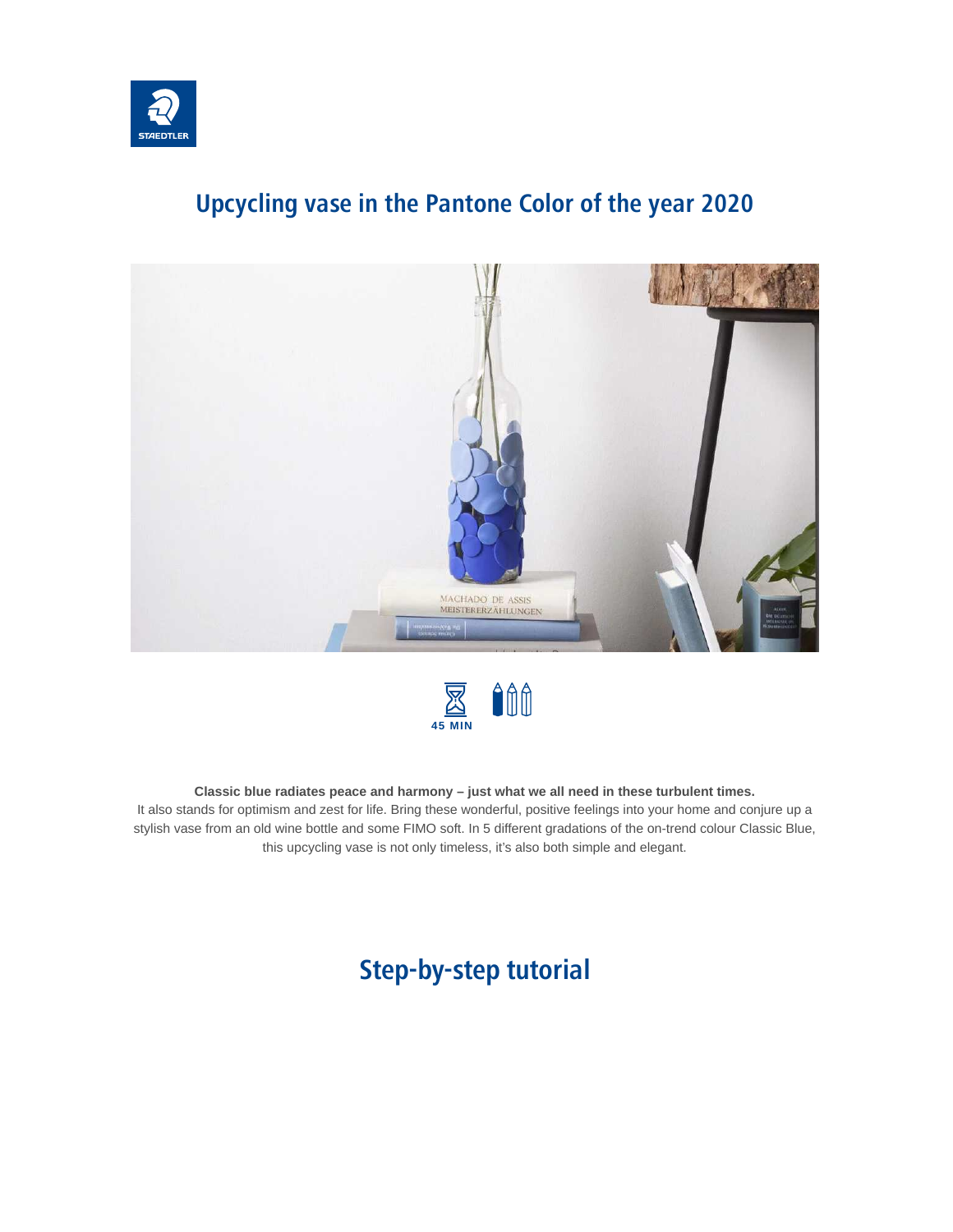



To create harmonious blue-grey colour gradations, first you need to establish ratios for mixtures of FIMO soft dolphin grey and FIMO soft brilliant blue. To do this, you will need 4x two portions of FIMO soft dolphin grey. You will also need the following portions of FIMO soft brilliant blue:

- 1x 2 portions
- 1x 1 portion
- 1x 1/2 portion
- 1x 1/4 portion

Assign each of the blue portions to 2 grey portions. You should now have 4 different combinations of clay to mix. The rest of the FIMO soft brilliant blue will not be combined with the grey but will be used unmixed. This will be your 5th shade.



Now mix the individual combinations of clay together to create uniform shades. The quickest way to do this is to roll the clay into a long cord, fold it and then roll out again.

For the moment, put the 4 mixed shades aside.

**Tip:** Work in progress and left-over material should be protected against sun and heat and can be stored in a screw-top jar or in cling film to protect it from dust and dirt.







Now knead the 5th shade, the unmixed FIMO soft brilliant blue, until it is soft, and roll it out into a thin, even sheet using the acrylic roller.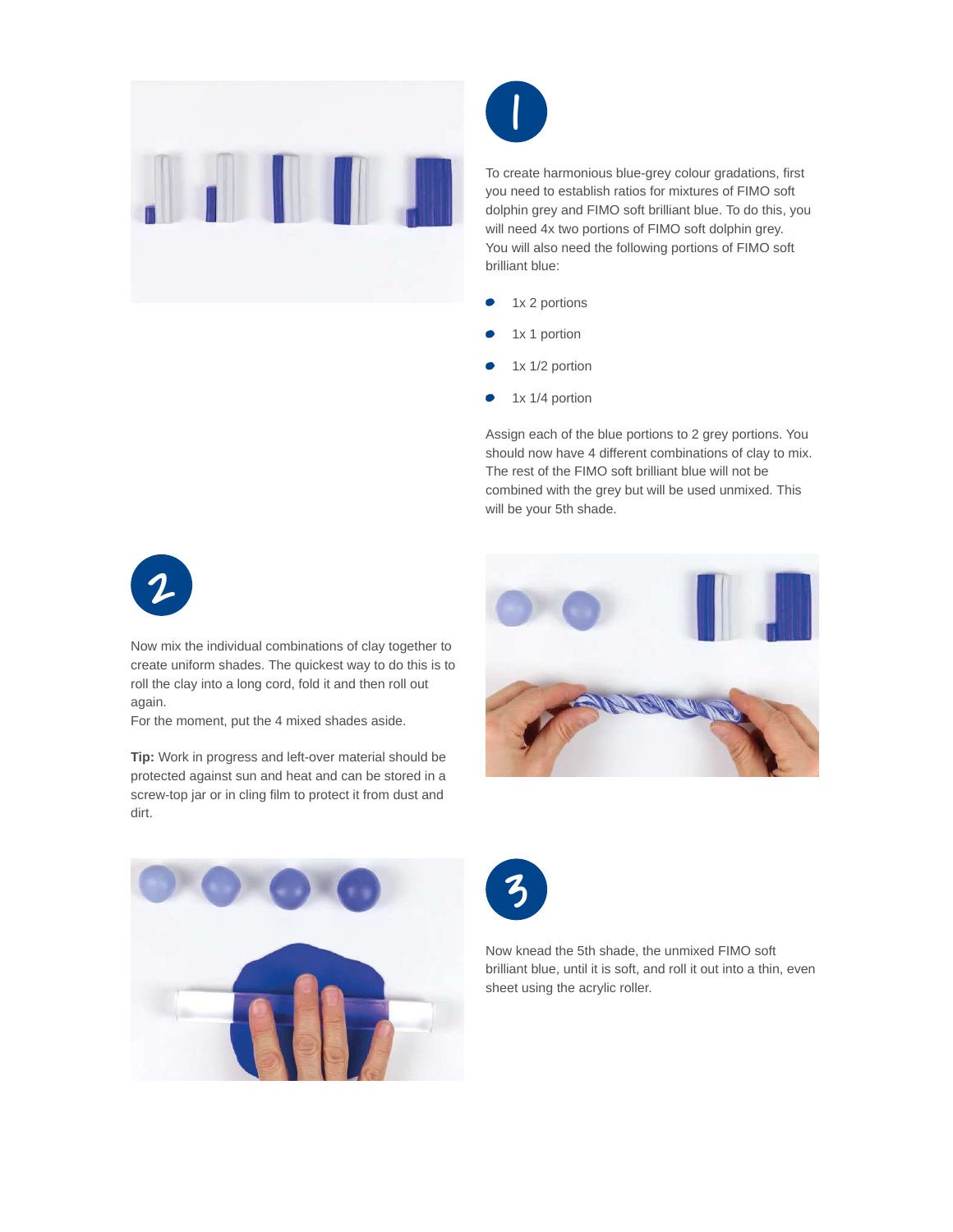

Next, use the round cutters to cut out various circles in different sizes. Repeat this process with the other bluegrey shades.





5

Position the circles in a loose, random pattern on the bottle, starting from the bottom and working up. They can overlap slightly, or you can also leave gaps between them. Press down lightly and if necessary smooth them over.

Start at the bottom of the bottle with the darkest colour and use lighter colours as you work upwards.



You should now have a colour gradient from dark to light going up the bottle. Harden it in the oven for 30 minutes at 110° C / 230° F. Leave to cool, and you're done!

**Tip:** If any circles fall off once they are hardened, you can reattach them with superglue.



### **Material overview**